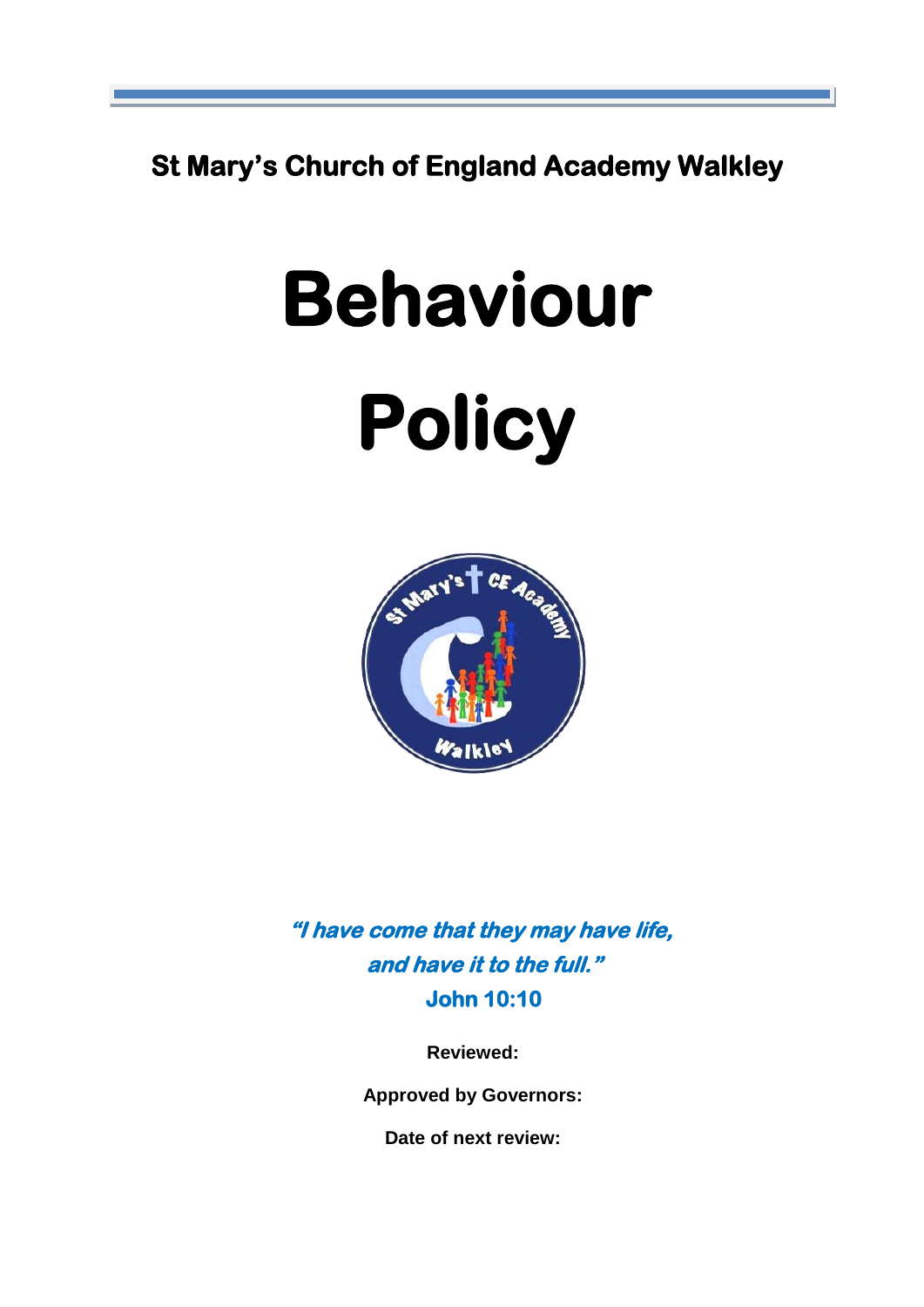

# **Behaviour Policy**

At St Mary's, we aim to provide a caring environment where every child can thrive and is supported to achieve their unique & amazing potential as a child of God. As such, this means that we place the child at the centre of our school practice & want them to:

- experience the fullness of life (John 10:10)
- leave us with confidence & a positive self-image
- develop skills to make the correct choices
- be equipped with the necessary tools of self-regulation & resilience for the future.

At our school, we believe that behaviour management must be positive, confidence building & based in love and that any form of discipline must respect children's dignity & their rights. As we encourage positive behaviour, we find that our children learn to manage their own responses and dealings with all those around them making our school both happy and safe.

This policy should be read in conjunction with other policies which relate to wellbeing & safeguarding of our pupils, i.e. Safeguarding, Online Safety & Anti-Bullying.

### **Aims**

The main aim of this policy is to outline our common, agreed approach to promoting high standards of behaviour at St Mary's. The staff and governors believe good behaviour is necessary in order for effective teaching and learning to take place & so that all children can reach their full potential.

We want all children to understand that their behaviour has an impact on others and themselves, both positive and negative. The consequences of this can lead to appropriate sanctions as necessary encouraging and supporting the child not to repeat that particular behaviour.

This policy is written in the belief that school can make a difference to a child's development. We recognise the high level of commitment and partnership required from everybody: children, parents, carers, staff and governors to put this policy into action.

Adaptations are made for children with Special Educational Needs & Disabilities (SEND) or those experiencing temporary upset or trauma, e.g. family difficulties or bereavement. This relies on a good partnership between home and school so that action can be taken at the earliest possible moment.

# **Expectations of Positive Behaviour**

A successful learning environment at our school involves:

- A welcoming Christian ethos, with an emphasis on "loving our neighbour"
- A school which follows the UN Convention on the Rights of the Child so that 'The best interest of the child are top priority in all decisions & actions that affect children.' (Article 3)
- A stimulating, learning atmosphere where all can learn;
- Children demonstrating age-appropriate levels of self-discipline and self-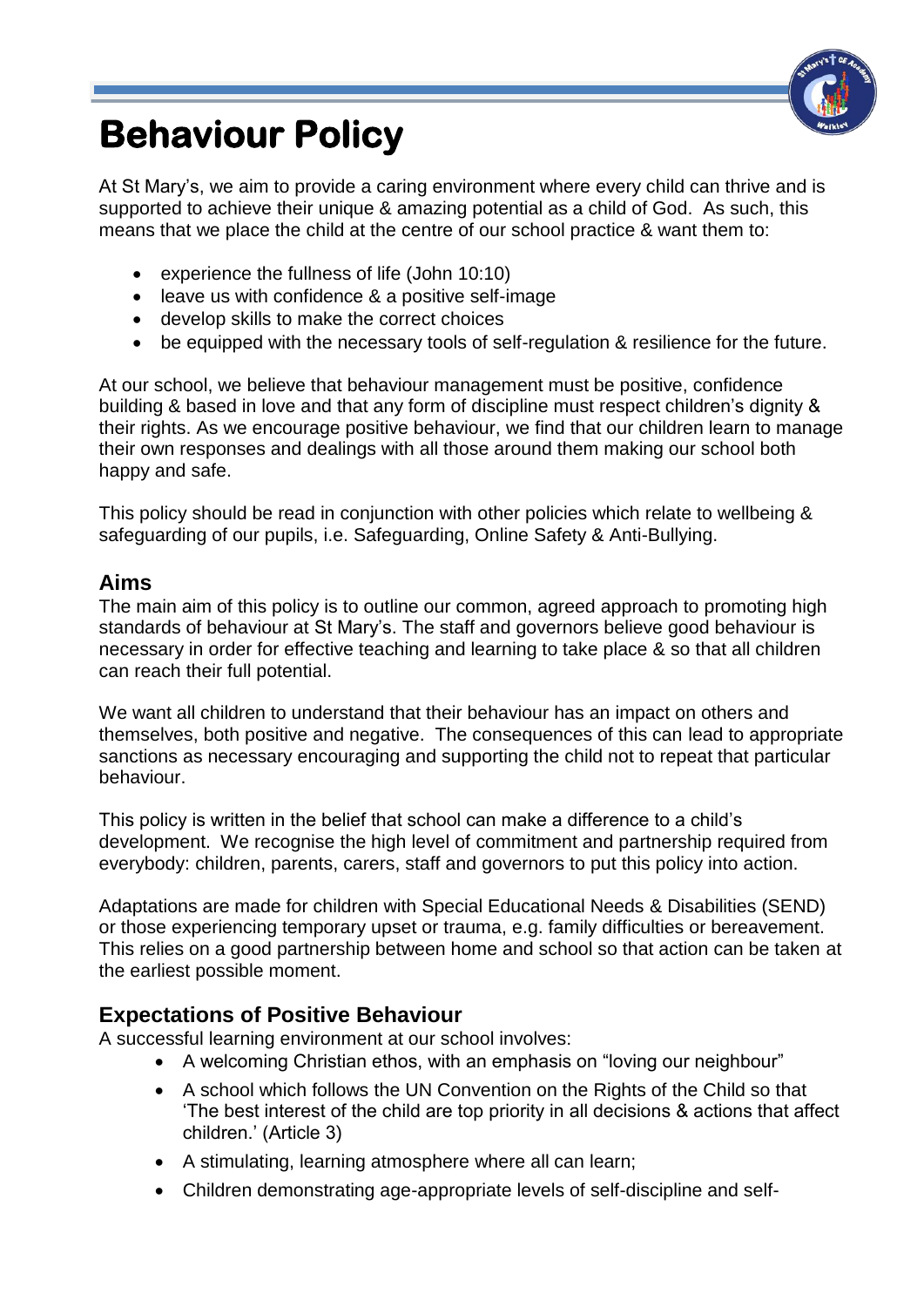motivation;

- Children responding positively to expectations made of them;
- All adults and children showing high standards of courtesy and respect towards one another;
- Children moving calmly and sensibly around the building;
- Children caring and helping one another;
- Emotional well being.

# **Behaviour Management in Practice**

Staff realise the importance of a consistent whole school approach to Behaviour and try at all times to be positive in their management of children. We believe that at all times, 'Discipline in schools must respect children's dignity & their rights' (Article 28). They also place great value on every child's individuality and as such tailor the whole school approach appropriately for each child's needs. It is not possible to detail all of the ways that school personalises behaviour management as each individual case may involve different strategies. However, examples of encouragement include:

- Positive words & praise:
- 'Dojo' points;
- Merit points;
- Stamp Cards;
- Certificates;
- Class rewards;
- Star Pupil Awards:
- **•** Prizes.

Sanctions are given using a ladder of Warnings which children can go either up or down allowing children opportunity to change their behaviour.

- Pre-warning a quiet word to ask pupils to sort things out before resorting to warnings;
- 1 warning- Amber card
- 2 warnings two minutes taken off break;
- 3 warnings A full break missed;
- 4 warnings parents are contacted to come in & discuss the issue & the child is put on a Behaviour Report (filled in after every lesson by teachers & sent home to be signed by parents);
- 5 warnings Exclusion from class / school.

See also Appendix 1 for a list of general principles used in behaviour management.

# **School Rules**

The school rules are positive declarations of how to behave. The overarching principle is: 'Respect yourself. Respect others. Repect the enviroment.' This is then unserpinned by 5 two worded rules:

• Follow instructions: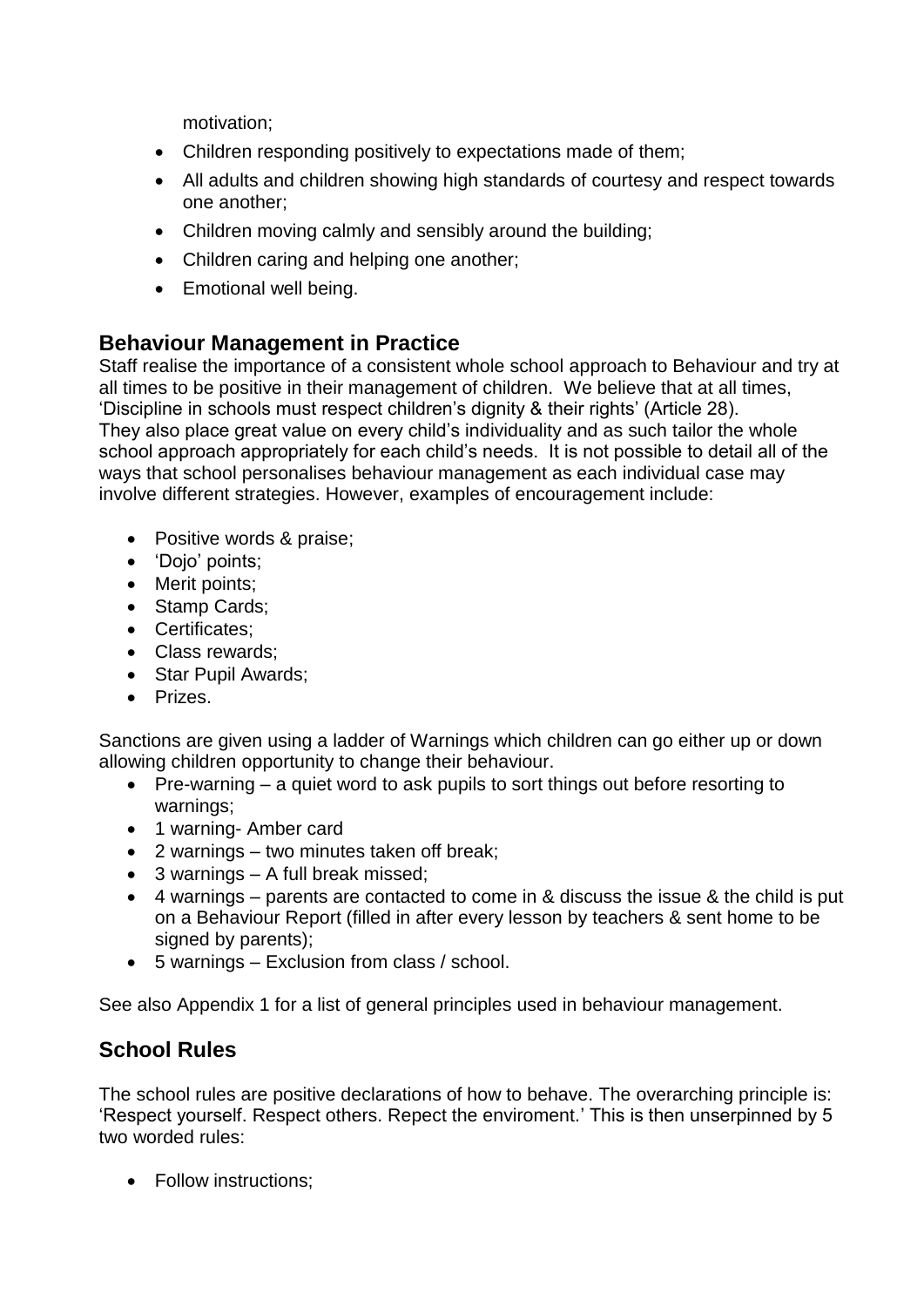- Listen carefully;
- Work hard:
- Respect others;
- Keep Safe.

These are displayed around school in prominent places, are regularly revisited in assemblies and Circle Times.

# **Positive Behaviour Practice**

#### Reward Systems

All of the school reward systems and possible sanctions are shared with the children at the beginning of each school year as part of the Establishment Phase by the Executive Headteacher, the Head of School, and class teachers. These are revisited at the beginning of each half term.

Positive behaviour & achievement is celebrated as part of Celebration Assembly each week through the giving of certificates & awards. Teachers also identify a pupil for their 'star of the week', and all staff identify one pupil who has stood out across school to receive the 'Pupil of the week' award & this is also published in the weekly newspaper: St Mary's Mag.

All children are divided into four Merit Teams: Ruby, Diamond, Sapphire & Emerald and children are given merit points for following the rules & helping each other. The winning team then votes for their Merit Treat - one of three options chosen by the School Council. This allows children to have their views, feelings & wishes in all matters considered.

#### Taking Responsibility

In order to involve children productively and responsibly in school life, we encourage them to help with jobs around school. This particularly applies to Year 6 who apply for various positions and are interviewed by the School Council, Executive headteaher/Head of School or an appropriate member of staff: e.g., Playground Leaders, Class Leaders, lining up star monitors, etc.

#### Class Reward Systems

Each teacher will use their own reward systems in class in order to promote good behaviour, for example smiley faces, class 'dojo', marbles in a jar.

#### Playtime and lunchtime incidents

Teaching assistants, Lunch time Supervisors and other non-teaching members of staff discuss any issues with class teacher on a dialy basis who investigates and decides whether an appropriate sanction is necessary. Lunch Time Supervisors also identify positive lunchtime behaviour and select children to be on 'The Captains Table' on a weekly basis.

For further information see

- Appendix 1 Behaviour Management
- Appendix 2 School Council
- Appendix 3 Parent involvement
- Appendix 4 Exclusion

Appendix 5 – Abbreviations and Terminology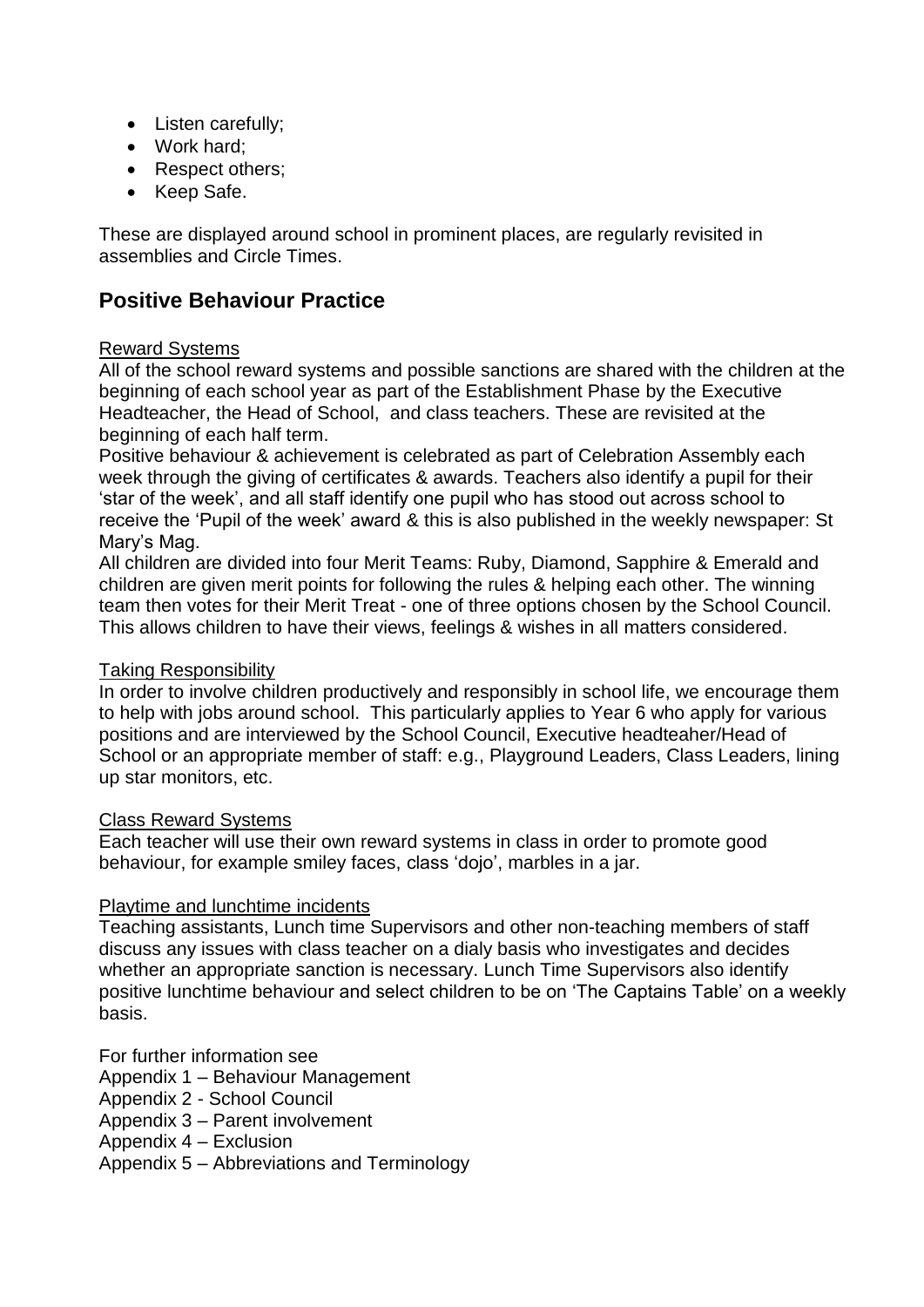# **Appendix 1 – Behaviour Management**

The following principles have been discussed and agreed by staff. This is all part of our commitment that 'The best interest of the child must be top priority in all decisions & actions that affect children' (Article 3) & that 'Discipline in schools must respect children's dignity & their rights' (Article 28).

- Well-planned challenging learning is crucial in order to motivate children. We understand that boredom can occur when children are insufficiently stimulated, are left too long on a particular task or are given insufficient feedback about their progress.
- All staff aim for a positive classroom climate where praise is regularly available. We aim to "catch the child being good". However we recognise that praise should inform and that praise used sparingly with constructive criticism is more valuable than abundant praise which lacks substance.
- A well organised classroom is vital to ensure that children are able to be as independent as possible.
- For much of the time reprimands should be used sparingly and quietly. It is important to try and intervene early in order to stop unacceptable behaviour escalating.
- At all times it should be made clear that it is the behaviour which is unacceptable not the child.
- Unfavourable comparisons with other children or siblings should be avoided.
- Children who find it difficult to behave are the responsibility of all staff and not just the class teacher.
- The Head of School should only be used as a final resort for dealing with unacceptable behaviour i.e. serious physical violence, abusive behaviour, bullying, gender and racism problems and serious recurrent problems.
- Mass punishment of a class or group due to individuals is unacceptable.
- In a confrontational situation staff are aware of the need to try and keep their voice low, arms still and posture relaxed in order to diffuse the situation.

At certain times "time out" may be appropriate and it is school practice to send FS1/FS2 to Y1, Y1 to Y2, Y3 to Y4, Y4 to Y5 and Y5 and Y6 to each other. The amount of time will be dependent on the situation and relayed by note from the teacher.

The school has a separate Anti-Bullying Policy which operates in conjunction with this Behaviour Policy.

# **Appendix 2 – School Council**

A School Council is in operation and meets regularly to involve the children in decision making. Each class from Y3 to Y6 elect two members who seek the views of their classmates about issues which should be raised at meetings. This show our commitment to children being given opportinity to 'express their views, feelings & wishes in all matters affetcting them & to have their views considered & taken seriously' (Article 12).